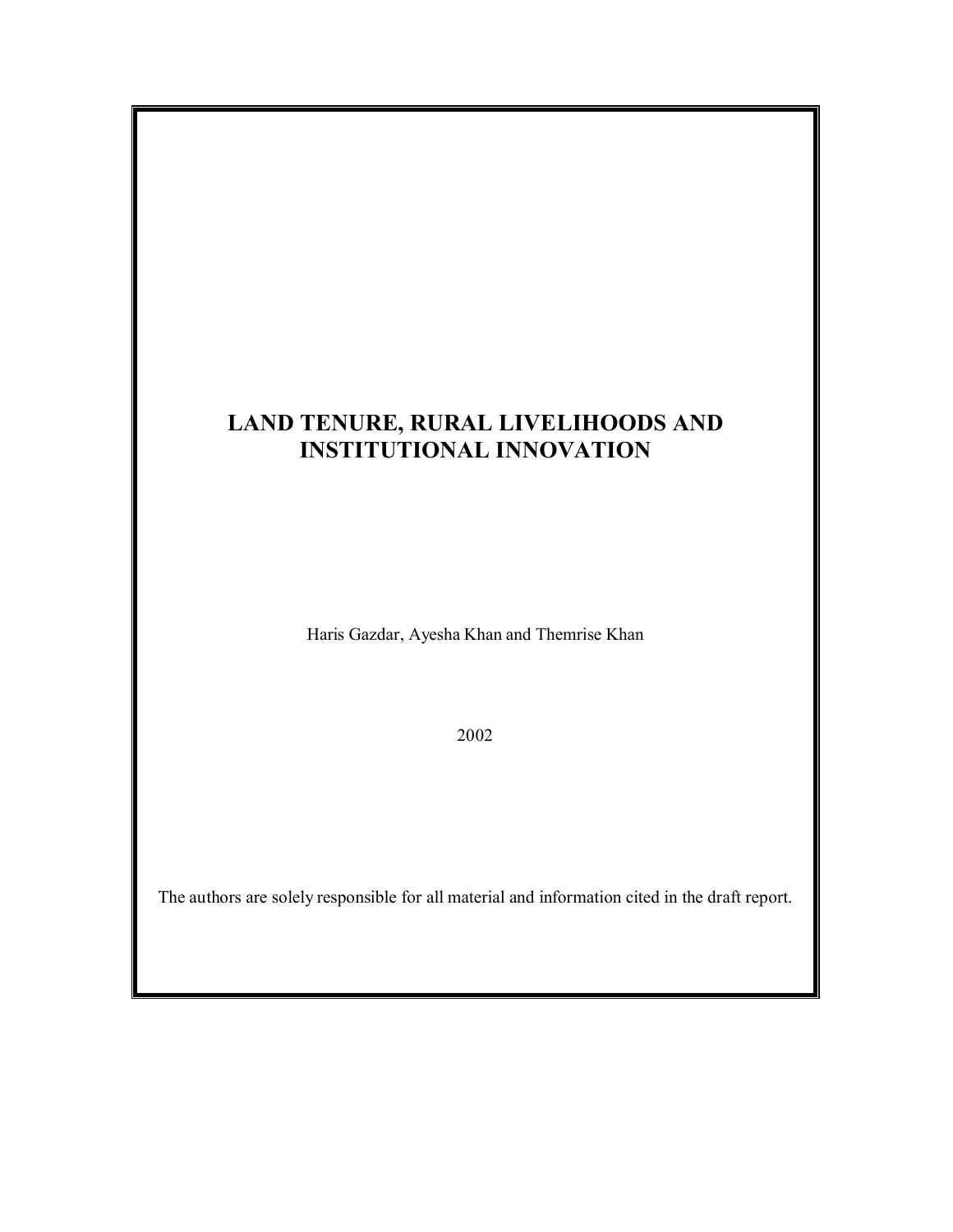## **Table of Contents**

| Acknowledgements                    | iii            |
|-------------------------------------|----------------|
| Glossary                            | $\mathcal{IV}$ |
| <i>Abbreviations and Pseudonyms</i> |                |
| List of Tables, Diagrams and Maps   | νi             |
| <i>Executive Summary</i>            | vii            |
|                                     |                |

## Main Report

| Introduction                                                |     |
|-------------------------------------------------------------|-----|
| Chapter 1: Policy Recommendation -Organizations and Leasing |     |
| Chapter 2: Historical-Empirical Context – Access to Land    |     |
| Chapter 3: Economic Context – Micro View                    | 19. |
| Chapter 4: Social Context – "Communities" and Organizations | 38  |
| Chapter 5: Conclusion and Policy Implications               | 44  |

## Appendices

| Appendix 1: Methodology and Data Collection<br>Appendix 2: Survey Regions, Villages, and Communities<br>Appendix 2: Gender Analysis | 58<br>65<br>85 |
|-------------------------------------------------------------------------------------------------------------------------------------|----------------|
| <b>Bibliography</b>                                                                                                                 | 90             |
| Maps                                                                                                                                | 92             |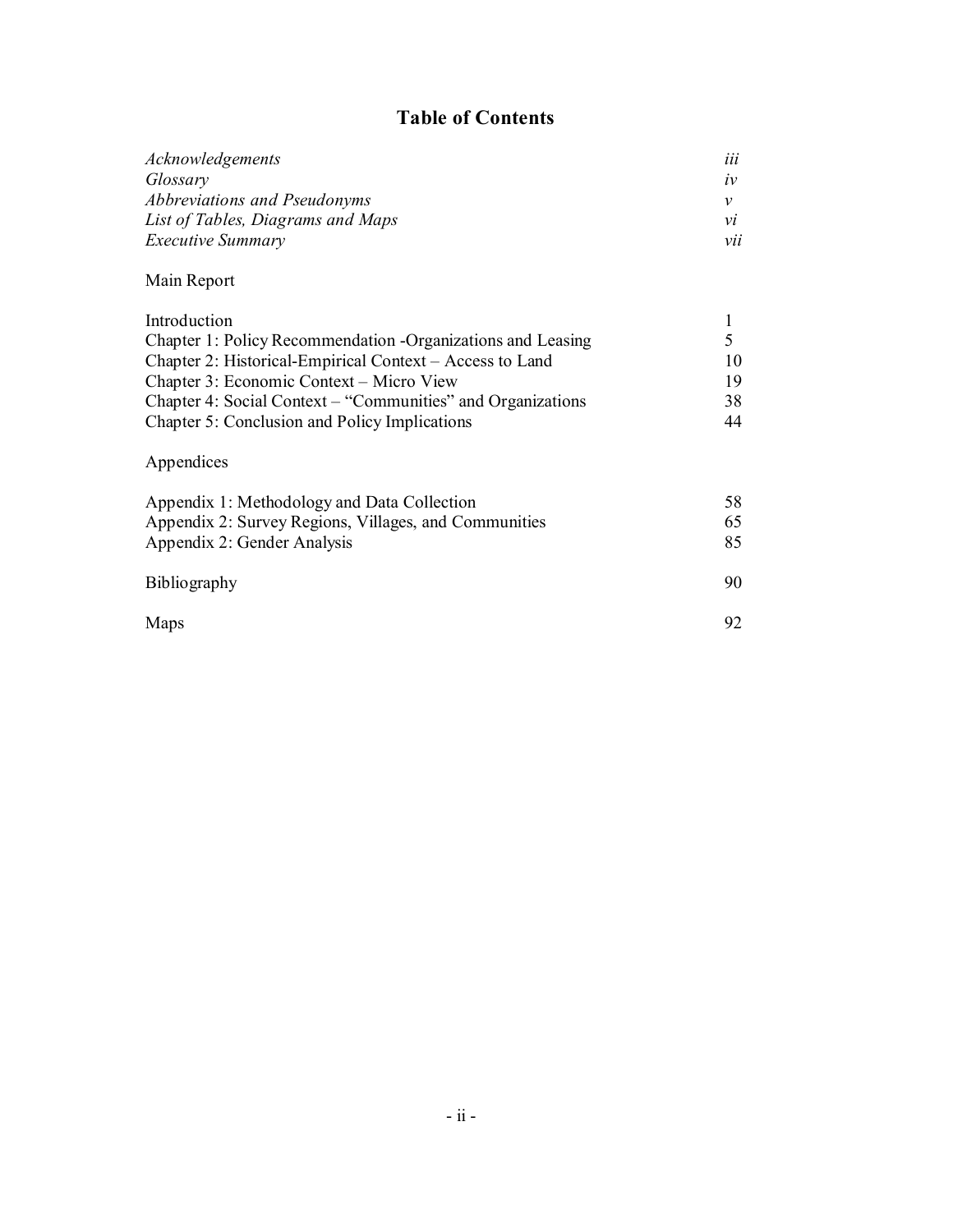# **List of Tables, Diagrams and Maps**

| Table 1: Profile of Agrarian Classes, 1931 Population Census ___________________                                                    | $\mathbf{1}$   |
|-------------------------------------------------------------------------------------------------------------------------------------|----------------|
| Table 2: Regional Profile of Land Ownership, 1961 to 1990 ______________________                                                    | $\frac{2}{5}$  |
| Table 3: Various Agrarian Classes as Proportion of Rural Households, 1990 ____                                                      |                |
| Table 4: Land Tenure Patterns and Trends by Region ______________________________                                                   | 8              |
|                                                                                                                                     | 15             |
|                                                                                                                                     | 16             |
|                                                                                                                                     | 18             |
|                                                                                                                                     | 20             |
| Table 9: Stylized Template of Tenurial Arrangements_____________________________                                                    | 25             |
| Table 10: Per cent Share of Input and Output under Simple Harap or Muzair                                                           | 27             |
|                                                                                                                                     |                |
|                                                                                                                                     |                |
|                                                                                                                                     | 33             |
|                                                                                                                                     | 57             |
|                                                                                                                                     | 59             |
|                                                                                                                                     |                |
|                                                                                                                                     |                |
|                                                                                                                                     |                |
| <b>Tables in Appendix</b>                                                                                                           |                |
|                                                                                                                                     | 77             |
| Table A1: Chart of Women's Work in Village TKR<br>Table A2. Issues of Concern and their Solutions: Women in TKR Focus Groups        |                |
| Discussions<br><u> 2000 - Jan James James Barbara, menyebaran bagian pengaran pengaran pengaran pengaran pengaran pengaran peng</u> | 78<br>81       |
|                                                                                                                                     | 82             |
| Table A3: Chart of Women's Work in Khairpur<br>Table A4: Chart of Khairpur Women's Issues of Concern/Tension                        |                |
|                                                                                                                                     |                |
|                                                                                                                                     |                |
|                                                                                                                                     |                |
|                                                                                                                                     |                |
|                                                                                                                                     | 89<br>89<br>90 |
|                                                                                                                                     | 91             |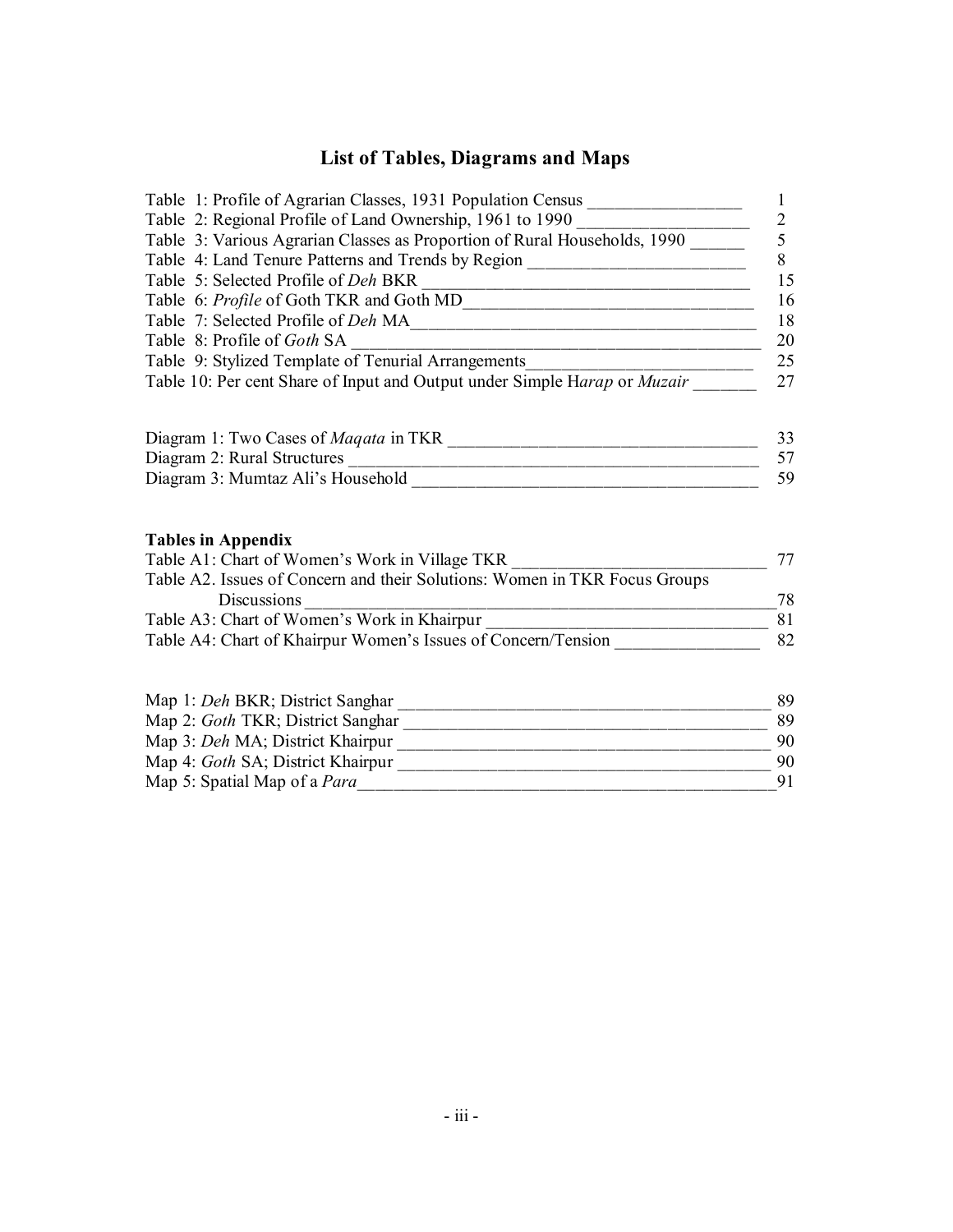## **Executive Summary**

1. This is an unconventional study about problems of poverty, sustainable rural livelihoods, and access to land in a country where land ownership is highly unequal. The study is unconventional in the sense that it starts with a policy recommendation, and then proceeds to embellish, refine and qualify this recommendation on the basis of detailed fieldbased investigation.

#### **Organizations and the land market**

2. The genesis of this study lies in the chance discovery in two districts of Sindh – a province of Pakistan known for a relatively high incidence of rural poverty and land inequality – of small local NGOs who were intervening on the behalf of their landless poor members in the land markets. These organizations had acquired land on fixed rental leases, and then sub-let it to their members on a cost-recovery basis. The total area of land involved in these two cases was over one hundred acres, and around a hundred landless households were direct beneficiaries.

3. The leasing projects directly addressed one of the key poverty issues in Pakistan – i.e. rural landlessness – in an innovative manner. These projects approached the problem of poor people's access to land in a way that circumvented the political and policy impasse the currently characterizes the conventional land reform debate. The projects provided, therefore, an opportunity for re-examining the issue of "access to land" from a fresh perspective, and of placing this issue on the policy agenda from a new angle. The fact that the main protagonists were local NGOs corresponded well with the growing tendency in development policy to focus on poor people's participation though community organizations.

4. The projects worked with existing markets and appeared to be based on incentivecompatible transactions. The organizations had transacted on the fastest growing segments of the land market, and as such the wider significance of the projects was likely to grow further over time. Nationally, the area under leasing doubled in the ten years between the two most recent rounds of the Agricultural Census, rising from 4 per cent of the total area in 1980 to 8 per cent in 1990. Although figures from the most recent Agricultural Census (2000) were not available at the time of writing, it was safe to speculate that the importance of land leasing would have increased even further.

#### **Principal Policy Recommendation**

5. The principal policy recommendation of this study is that the problem of the rural poor people's access to land can be addressed through organizations acting as intermediaries between poor families and the land leasing market. Poor people's access to land is restricted by the highly unequal distribution of land ownership on the one hand, and changes in land tenure arrangements on the other. The decreasing access to land has negative implications for the poverty-reducing potential of agricultural growth, and therefore on rural poverty. The leasing model provides a feasible counter to these trends.

#### **Leasing Experiments**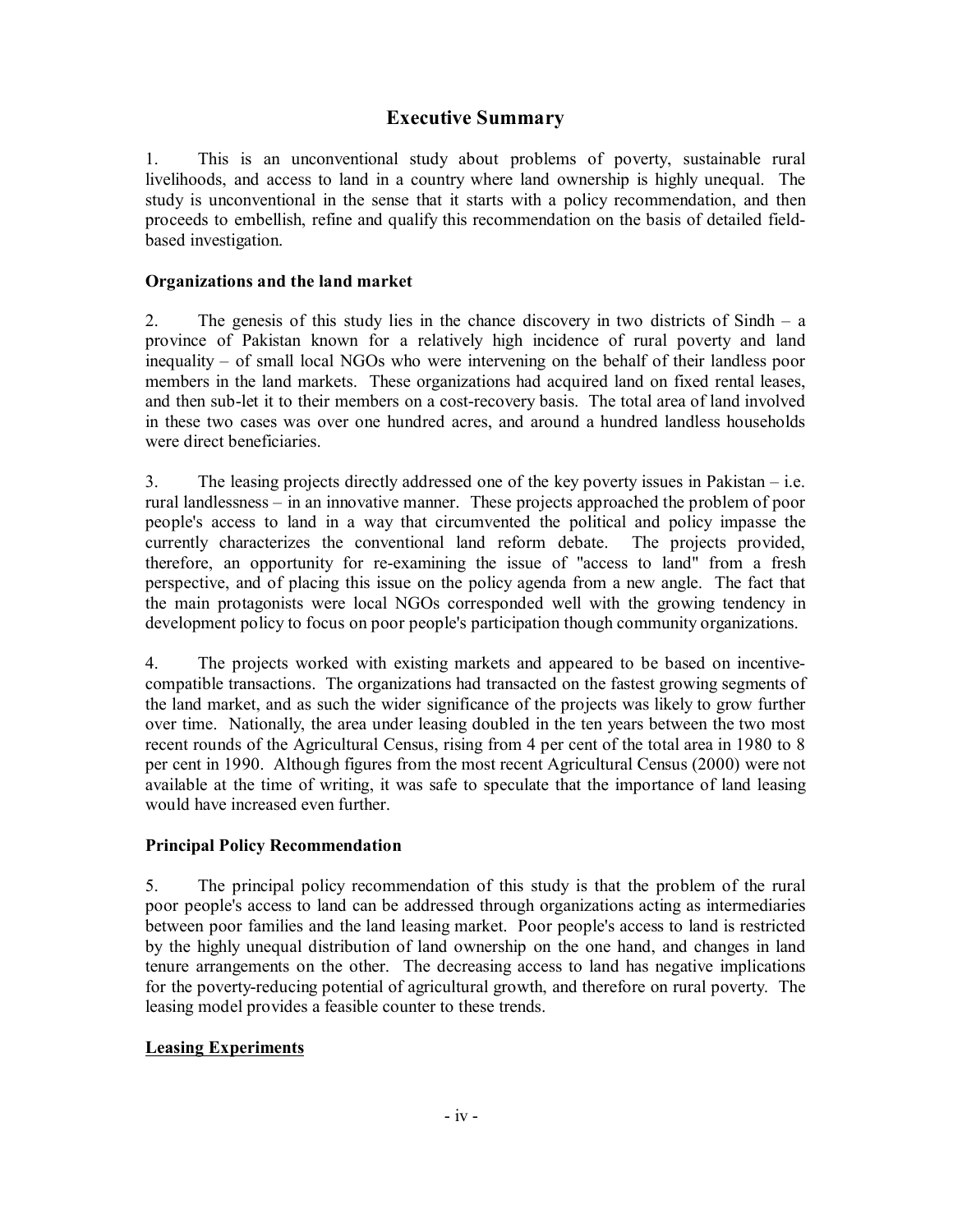6. Our two main study models NGO1 and NGO2 in Sanghar and Khairpur respectively had some common features as well as some interesting differences. The beneficiaries were people who had limited access to land prior to the projects. In the case of NGO1 all of the participants in the project were from landless families. The beneficiaries of NGO2 did include some people from landowning families. These beneficiaries faced constraints to land access of a different, perhaps more pernicious, type. They were women who, although from landowning families, did not have autonomous access or control over the land owned by their families.

7. In both cases a leasing model was first introduced as a result of a donor-subsidized income-generation project in agriculture. Land was first leased because of the constraint that the target beneficiaries did not have access to land. Once the organizations became familiar with the land leasing market they designed projects and programmes specifically around access to land.

8. Having engaged with the leasing market, the NGOs had to formulate ways of making the leased-in land available to their members or beneficiaries. Although cost recovery was not a strong condition of the donor-supported projects, both organizations paid a great of attention to it. In this way the organizations ensured that the models they evolved were economically viable and sustainable beyond external subsidy. In both cases there was evidence that the leasing experiments were, indeed, economically viable, as they had been continued well after the subsidy had disappeared. What is primary interest here, therefore, is the precise models that our study NGOs evolved or designed in order to ensure the economic viability of their interventions.

9. One common feature in the models that the two organizations developed was that they relied on individual or household responsibility for actual farming. The two NGOs did not experiment with "collective" or "cooperative" production. Collective or cooperative action was limited only to establishing access to land under favourable conditions.

#### **Leasing and Access to Land – View from Secondary Data**

10. The analysis of secondary data has shown that poor people's access to land has been declining over time. This is largely due to changes in land tenure from share-cropping to self-cultivation on the one hand and fixed lease renting on the other. Traditionally, the landless poor have had access to land through share-cropping arrangements, but the area under share-cropping has been in steady decline.

11. NGO leasing models provide one possible way in which poor people's access to land might be preserved – or at the very least it decline slowed down. While landless poor individuals are priced out of the land leasing market due to their risk aversion and their liquidity constraints, the leasing models show that organizations can and do play an effective intermediary role in this regard. Moreover, the significance of the leasing models is likely to increase over time if the present trends continue and more land is transacted on the fixed lease rental market.

12. The organizations were able to raise capital in order to address the liquidity constraint, and were able to provide informal insurance to their members. Both of these forms of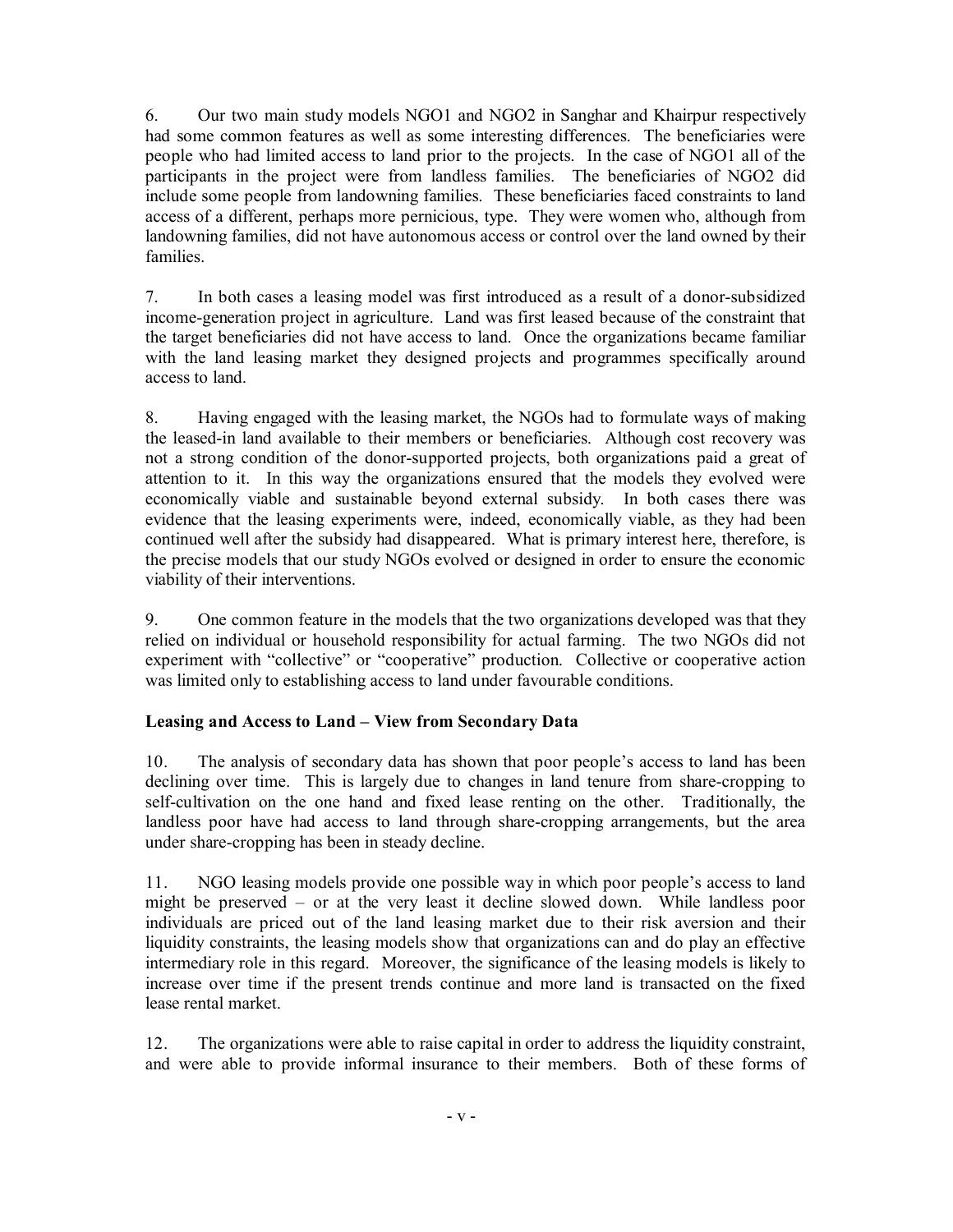intermediation are typically associated with landlords or trader-moneylenders in the informal market.

13. The two NGOs placed themselves in the role of market intermediation on behalf of their members, who were mostly poor and landless. Their role was exactly analogous to the now more familiar role played by NGOs with respect to micro-finance. Organizations play an intermediary role for the poor in micro-finance by creating "social collateral" and pooling risk.

#### **Micro-Perspective on Land and Labour Arrangements**

14. Three main types of tenure – self-cultivation, lease rental, and share-cropping – were identified. All of these types of tenure were present in the survey areas. The precise arrangements, and terms and conditions of share-cropping were documented, as were variations in these terms within and across survey areas. Share-cropping was more prevalent in Sindh than in southern Punjab, and there was evidence in both areas that it was declining. Our data, therefore, confirmed the conclusions reached on the basis of secondary evidence.

15. Landless people generally preferred to have access to land as share-croppers than being casual wage labourers. This was the case despite the concern that share-cropping might involve coercion and exploitation. The micro-level observations, therefore, confirmed the hypothesis that a decline in share-cropping had an adverse impact on the income and security of the landless poor.

16. Micro-level data indicated that the observation about the decline in the incidence of share-cropping required some qualification. An essential feature of a share-cropping arrangement – i.e. piece-rate remuneration – was present in a significant manner under selfcultivation and fixed lease rental: agricultural operations had been broken down to small piece-rate tasks. There was a parallel trends within share-cropping arrangements also – under some of these tenants had been reduced to mere labourers who received piece-rate remuneration. What these micro-level observations showed was that share-cropping remained a robust basis for land-labour arrangements, but that the relative terms enjoyed by the share-cropper-labourers had deteriorated.

17. Social and political factors played an important part in land and labour arrangements. In southern Punjab, particularly in Multan, access to land was highly correlated with caste. Certain historically marginalized groups (known as kammis) had limited access to agricultural land, but were employed as casual, piece-rate or salaried manual labourers. Organizational interventions in areas like Multan – and there reasons to expect that large parts of Punjab have conditions similar to Multan in this regard – will have to pay particular attention to the issue of caste-based exclusion in access to land.

#### **Communities and Organizations**

18. Development discourse relies heavily on the concept of the "community". Definitions of the community, however, have not been problematized sufficiently in Pakistan. The community could refer to a range of categories, some of them overlapping. The various possibilities such as administrative village, geographical village, caste, and kinship – all have some merit. From the point of view of understanding the functioning of "community"-based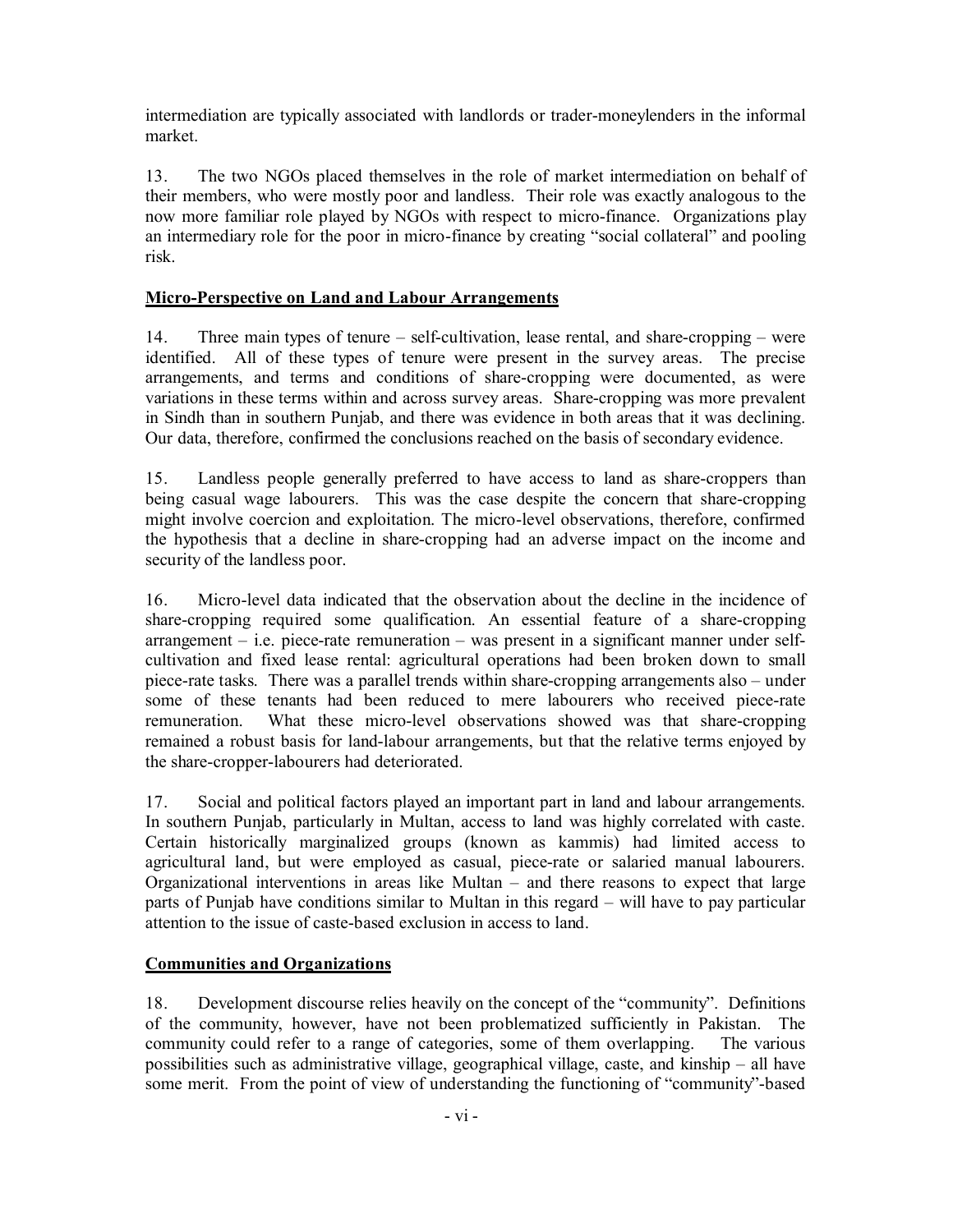NGOs as pro-poor vehicles, however, it is useful to identify continuum and disjuncture in social organization.

19. An organization is usually assessed with reference to its internal structure, capacity and orientation. Such assessments, however, often omit reference to the social context within which organizations operate or make interventions. Simplistic models of "the community" are often used to make inferences about the interaction between organizations and communities. An analytical approach to the community allows richer insights into how organizations actually work.

20. Both organizations treated their own respective geographical villages -- or goths -- as their formal points of reference to the community. The administrative village -- or deh -- was largely ignored by the two organizations. Key informants in most of the geographical villages within the two dehs did not know about these organizations, let alone interact with them. Individual leaders of the organizations were recognized as well-known activists, but the organizations themselves were relatively unknown.

21. Caste and kinship ties lay behind the will or ability of the organizations to operate effectively in particular goths. The fact that beneficiaries were from particular castes or families did not mean that the projects were mis-targeted. All of the beneficiaries did indeed conform to the criteria that had been laid out -- they were all from poor landless families. What is true, however, that these families were not necessarily the poorest among the landless. The absence of the poorest from the projects was not premised, however, on discrimination against them. Rather, it was the result of discrimination in favour of other poor families that happened to have closer caste and kinship connections with the main initiators of the projects.

22. Group identity played an important part in the functioning of the NGOs and in other forms of collective action in the survey sites. Kinship-based identity also had operational advantages for the work of the two NGOs. These organizations were able to alter some existing social norms in a non-threatening manner because of the close families ties among activists and beneficiaries. The relationship between our two case study NGOs and the existing power structures in their respective villages was highly textured. The two organizations mostly maintained some level of autonomy from traditional authority in their villages, as personified by the vadero or village head. At the same time, however, they were careful to display respect and loyalty to traditional authority, and did not see their role as openly challenging the vadero.

23. The use of caste and kinship to effect group-based identity was not restricted to those communities where formal NGOs had been established. There were many cases in the survey areas in Sindh of underprivileged communities exercising some degree of autonomy and successful collective action on the basis of caste and kinship. The traditional structure of settlements – with informal rules governing patterns of affiliation and leadership in the goth – allowed for a degree of intra-group autonomy and solidarity even to poor and oppressed groups.

24. The situation was quite different in the survey areas in Multan. Here the villages were divided sharply between the landowning-cultivator castes and the non-cultivator kammi castes. There was a clear sense in the Multan villages that the kammis were economically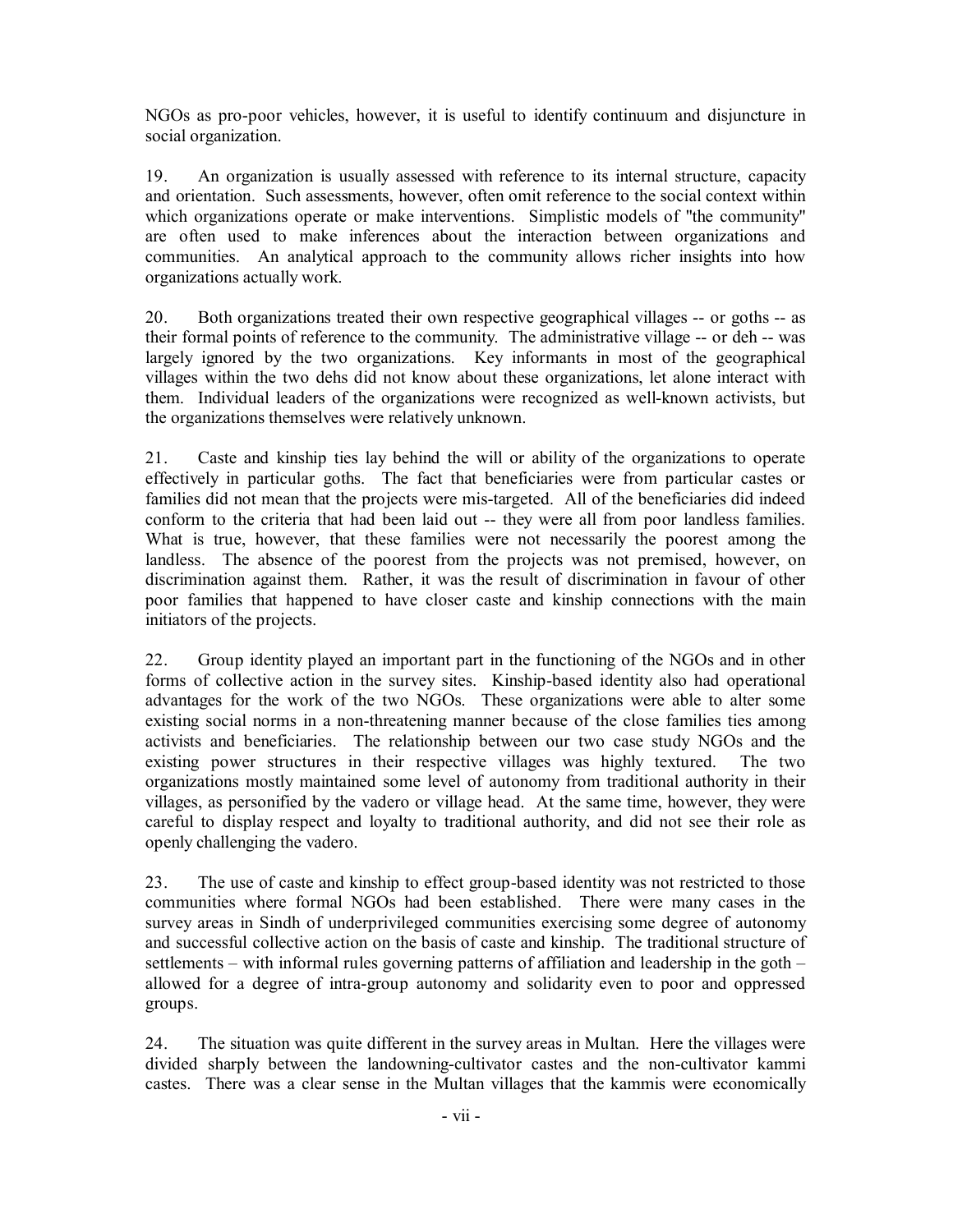dependent and socially subservient to the landowning-cultivator castes. Moreover, while the landowning-cultivator castes formed a relatively cohesive social and kinship groupings, the kammis were mostly fragmented into further professions and categories. They exercised little autonomy over their living spaces and did not come together as a coherent group on the basis or of kinship or any other bond. Landowning-cultivator castes dominated the organizations that operated in these villages.

#### **Conclusion: Organizations and Leasing**

25. The leasing experiments were successful and sustainable in both cases. One of the NGOs (NGO2) had continued with the experiments till the time of the survey. The other organization (NGO1) had abandoned the experiment after a period of six years. The main reason for abandoning the experiment was the severe adverse shock resulting from an ongoing water crisis. The organization was unable to acquire land with an assured supply of irrigation water. The last leasing experiment was aborted midway, in fact, directly as a result of the water crisis.

26. Both the organizations were also likely to be sustainable. This is the case not particularly because of their formal organizational or development models. One of the critical features in both the organizations is that they are based upon prior organic links in the communities within which they operate. The implicit definition of "community" that these organizations tend to use in their operational activities is the one that finds ready resonance among their constituents. Relations of caste, kinship and social proximity are crucial to the operation of these organizations. To a great extent these organizations represented the formalization of the prevalent informal axes of mobilization and collective action.

27. The study point to the types of constraints and opportunities that might exist for the poor, respectively, in Sindh and southern Punjab. Large monopolistic landlords are a structural feature of the agrarian economy in Sindh partly due to environmental factors and partly due to political-institutional ones. For any models of improving the poor's access to land to be taken to scale these structural constraints will need to be addressed. Organizations will need to have strategies for dealing with risk, particularly those connected with the variability of water supply, and with the insecurity of property rights.

28. In southern Punjab the environmental and political-institutional conditions are less challenging. At the same time, however, social hierarchy is more deeply entrenched in southern Punjab. The poor here are almost by definition those who are socially marginalized and fragmented, and are not "spontaneously" part of wider networks. This poses special problems for pro-poor NGOs, as the dominant social organization tends to be hierarchical and vertical. In Sindh, in contrast, individuals and families are already informally organized in villages and sub-villages, and are accustomed to asserting and exercising some degree of social autonomy.

29. The prospects of change in these two regions with high land inequality and high poverty depend to a great degree on the realistic recognition of constraints and opportunities. The core lesson of this study has been that the wider institutional context within which these organizations operate needs to be understood without prejudice and with a healthy disrespect for received rhetoric on markets as well as on "communities".